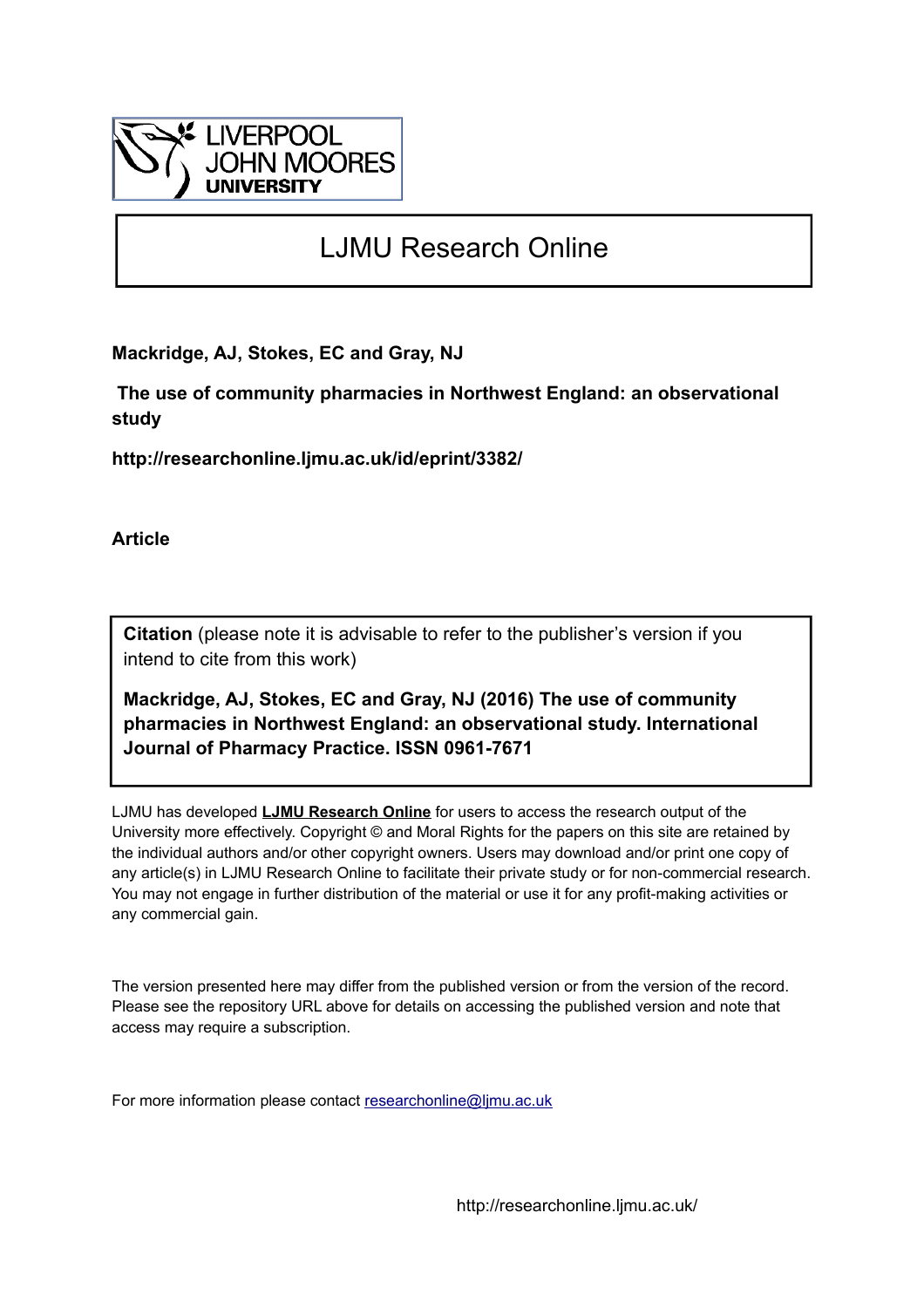## **The use of community pharmacies in Northwest England: an observational study**

Adam J Mackridge, Elizabeth C Stokes, Nicola J Gray.

Adam J Mackridge, Programme Leader (Postgraduate Pharmacy) *(Corresponding author)* School of Pharmacy and Biomolecular Sciences, Liverpool John Moores University, Byrom Street, Liverpool L3 3AF [a.mackridge@ljmu.ac.uk](mailto:a.mackridge@ljmu.ac.uk) +44 (0)151 231 2261

Elizabeth C Stokes, Service User Researcher Division of Health Research, Lancaster University, Lancaster LA1 4YG [l.stokes@lancaster.ac.uk](mailto:l.stokes@lancaster.ac.uk) +44 (0)1524 592768

Nicola J Gray, Independent Pharmacist Researcher Green Line Consulting Ltd, 45 Broadway, Worsley, Manchester M28 7FA [nicola@greenlineconsulting.co.uk](mailto:nicola@greenlineconsulting.co.uk) +44 (0)7951 017776

## **Acknowledgements**

This paper describes work undertaken as part of a larger study by the North West Pharmacy Alcohol IBA Service Evaluation Team. The authors would like to thank the other members of the research team for their involvement in the wider project. The authors are grateful to Amanda Wright and Martyn Bristow who were responsible for the data collection in the observational fieldwork reported.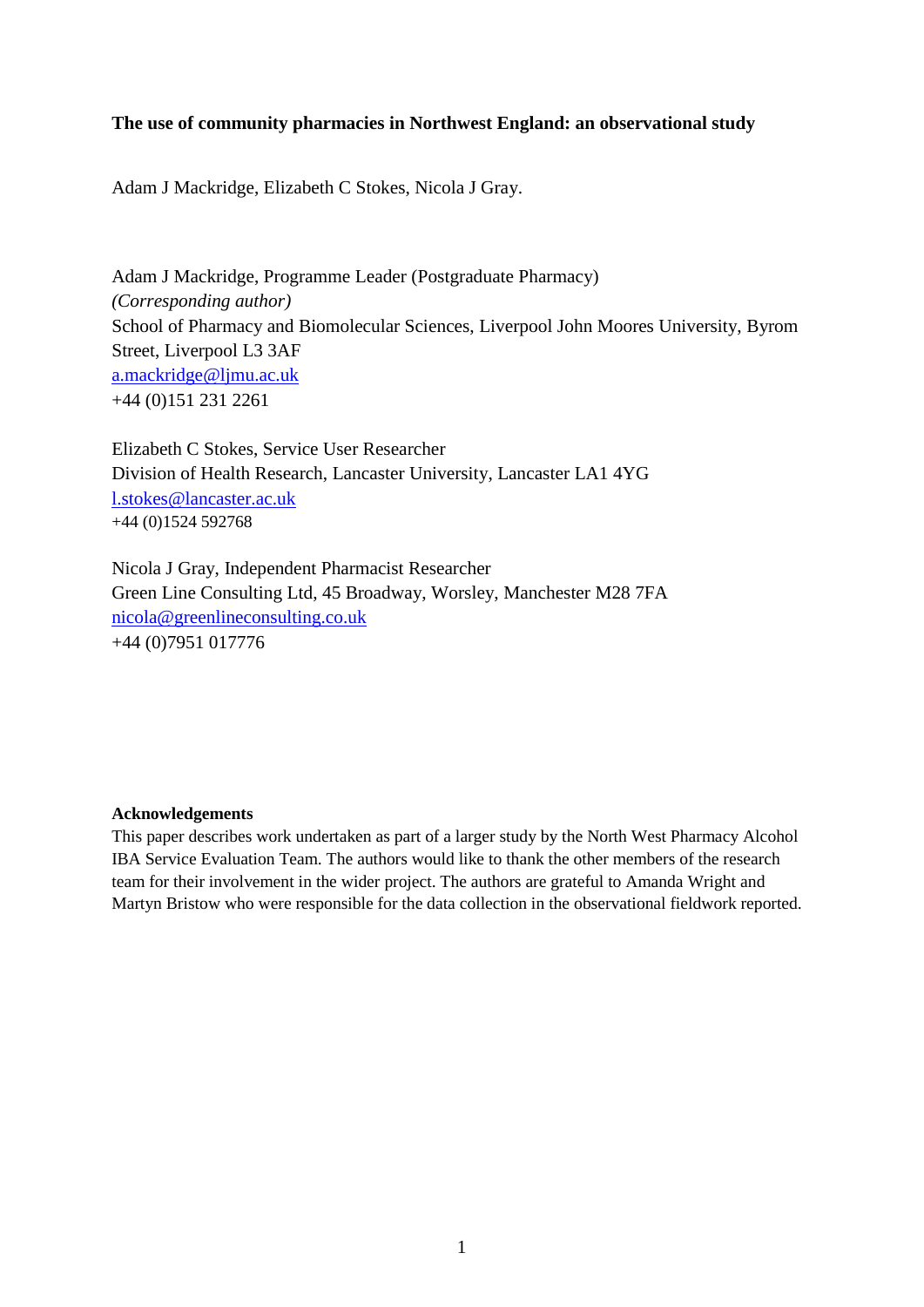## **Abstract**

*Background:* There are few studies of community pharmacy footfall and activity in the existing literature, especially by direct observation. Pharmacies in England have the ability to provide a range of services and products since the change to their contractual framework in 2005.

*Objective:* To describe the frequency and characteristics of interactions at the counter between pharmacy staff and customers to inform future policy development around pharmacy services.

*Method:* A market researcher used a checklist to directly observe all interactions between pharmacy staff and customers taking place at the counter at specified days and times across the weekly opening hours of five pharmacies across the Northwest of England. Pharmacies were diverse in terms of ownership and location, across an area of significant deprivation.

*Key findings:* Around three-quarters (76%) of all counter interactions observed were associated with prescriptions. Among adults aged <45 years, female: male customer visits were 2:1, changing to almost 1:1 for those aged 45 plus. Pain relief medication (74/307; 24%) and cold and flu remedies (53/307; 17%) were the most commonly purchased types of over-the-counter (OTC) medicines. Approximately two-thirds  $(62.6\%; n=2.078)$  of the interactions observed at the counter were between a customer and a Medicines Counter Assistant (MCA).

*Conclusions:* Dispensing was the primary activity across the diverse range of pharmacies, but access to other pharmacy services and self-care activities were significant - especially at the weekend. Skill mix observation suggested that different pharmacies were deploying their pharmacists and other staff in different ways across similar patterns of activity.

**Keywords**: community pharmacy; skill mix; dispensing; access; self-care.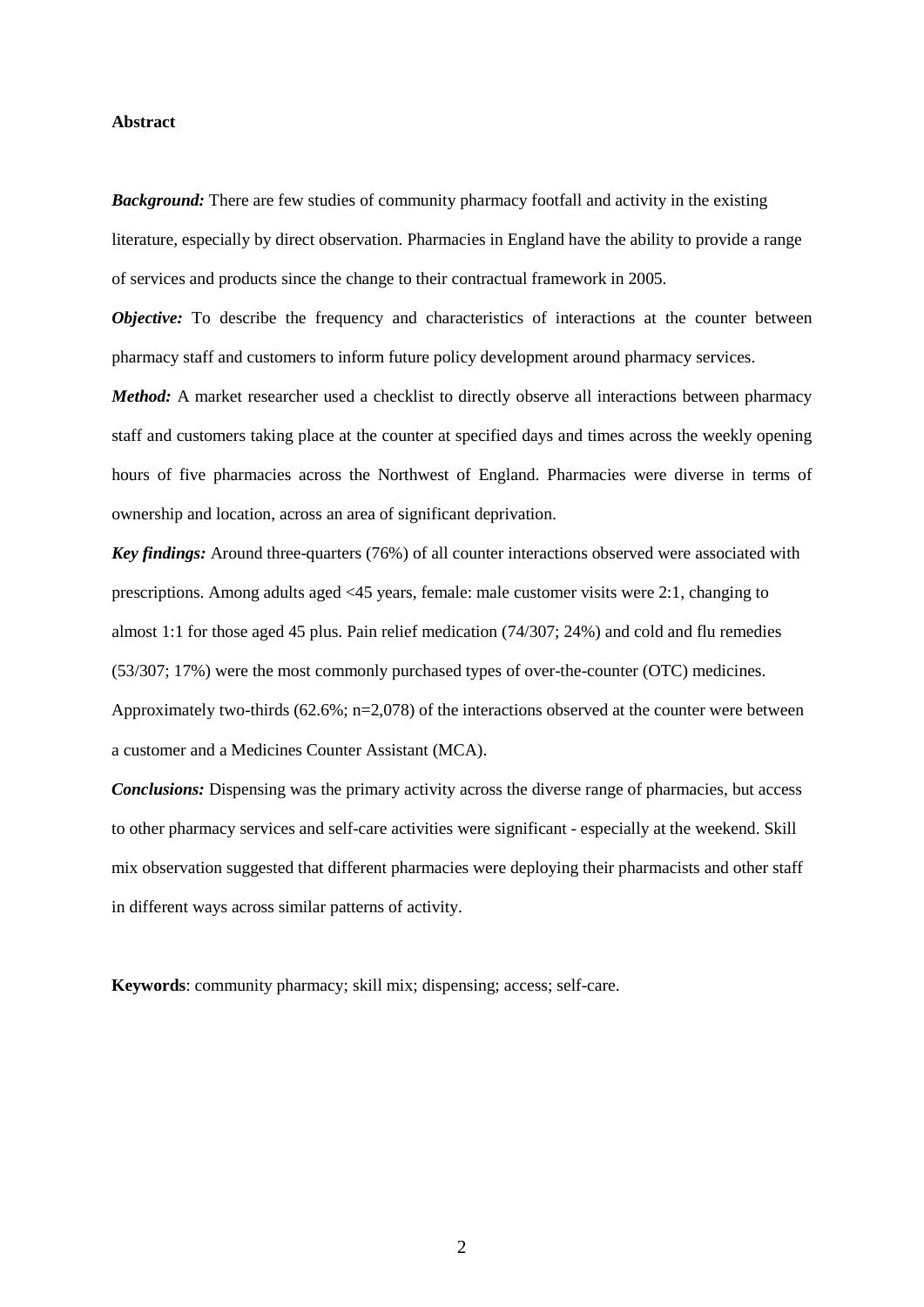#### **Introduction**

Community pharmacy has the potential to provide a wide range of health-related services to the public. It is increasingly viewed as a setting which could be utilised in the promotion of public health, both in the UK and internationally [1-4]. It has been suggested that an 'inverse care law' exists in England and Wales, where access to doctors is less in deprived areas, where care might be needed most [5]. Community pharmacies in England, however, are accessible within a 20 minute walk to 99.8% of those living in areas in the most deprived decile – declared by the authors to be a 'positive pharmacy care law' [6]. A recent Royal Pharmaceutical Society report on future models of pharmacy care [7] highlighted potential to provide out-of-hours and urgent care. Through the 2008 policy paper 'Pharmacy in England'[8] the English government sought to develop the role of community pharmacists to facilitate additional modes of improving public health. This policy document was underpinned by a rare study of the use of community pharmacy by a household survey of a representative sample of the English population [9]. No-one in this 2007 survey of 1,645 people reported accessing a service beyond traditional dispensing or medicine sales when they visited a pharmacy.

The tiers of delivery of the NHS Community Pharmacy Contractual Framework (CPCF) for England and Wales [10] reflect this approach. Tier one essential services, offered by all pharmacy contractors, constitute the traditional role of community pharmacy (dispensing medicines, disposal of unwanted medicines and support for self-care) whilst tier two (advanced services) and tier three (enhanced and locally commissioned services), for which pharmacists require accreditation, involve additional activities and services. Advanced services are commissioned nationally and include Medicines Use Review (MUR) and the New Medicines Service (NMS) (see results Table 3 for a description), whereas enhanced and locally commissioned services vary across the country and include smoking cessation and emergency hormonal contraception.

Recent reviews have confirmed that delivering advanced and enhanced services alongside core dispensing roles has increased community pharmacy workload [11,12]. Whilst dispensing of prescriptions is routinely reported as the dominant work activity [11,12], there are limited data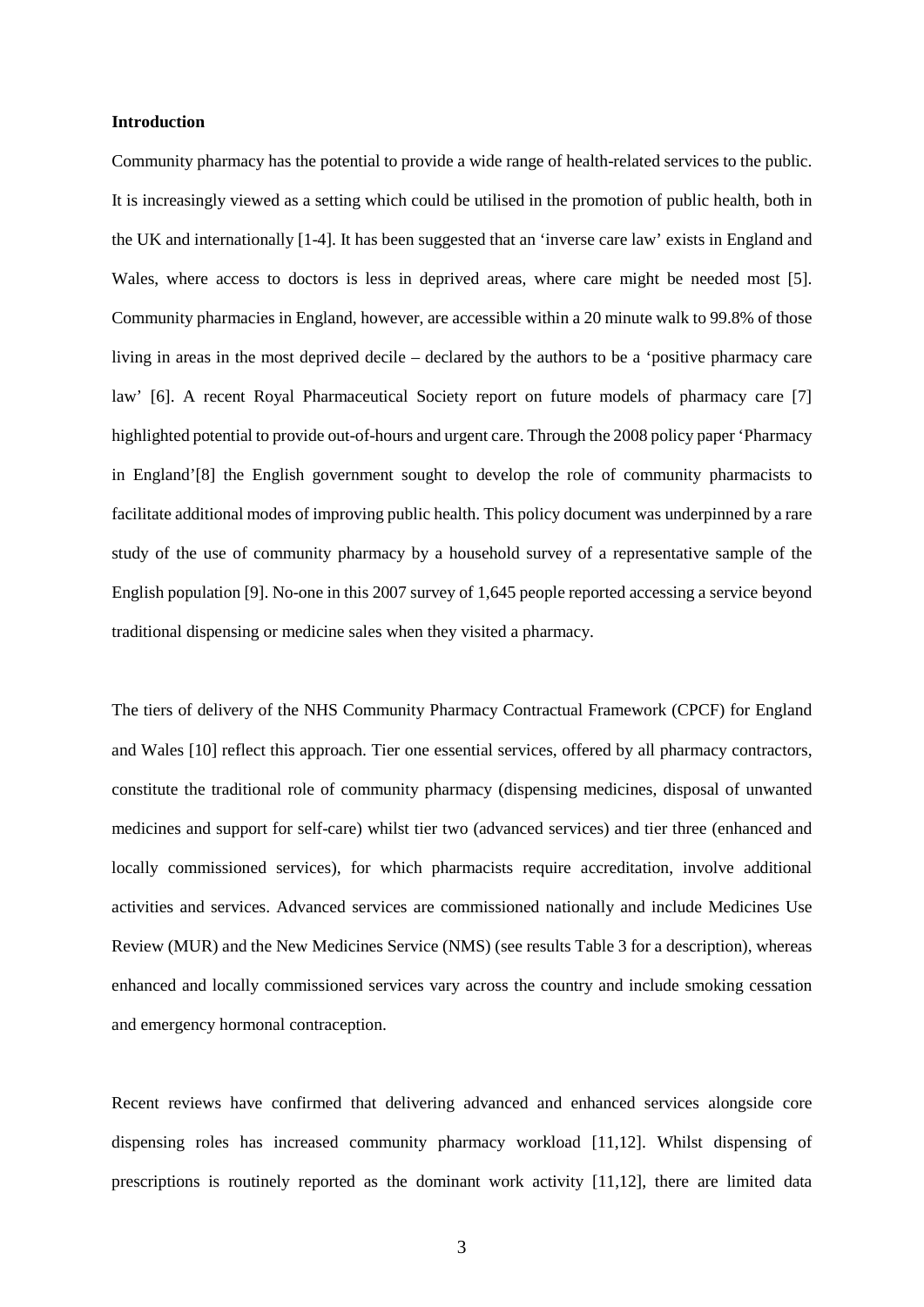concerning non-dispensing activities. Examining customer use of pharmacies through footfall data allows measurement of the extent to which these activities contribute to the overall activities of a pharmacy.

Previous studies have used non-participant observation methods to examine interactions between pharmacy staff and customers. Knudsen, Stromme & Haugli recorded details of all interactions made during observation periods, in order to characterise the total workload of participating pharmacies [13]. These data, however, were collected over twenty years ago, in 1993, and in only two pharmacies in Norway. More recent studies in the UK have focussed on recording the outcomes of particular requests from the customer; for example, Stevenson *et al.* (2008) examined requests for non-prescription – or 'over-the-counter' - medicines [14] and Cramer *et al.* (2010) those for complementary and alternative medicines (CAM) [15]. Hence there is a need for up-to-date observation data regarding all community pharmacy staff/customer interactions.

The role of the Medicines Counter Assistant (MCA)[\\*](#page-4-0) within these interactions has been scrutinised within the context of the changing role of the community pharmacy, considering how MCAs work alongside the pharmacist, dispensers and technicians to fulfil both their retail and clinical roles [16-18]. Observation provides an opportunity to explore how the MCA role operates in a range of community pharmacies.

To contextualise a wider study of the opportunities for community pharmacy to offer alcohol identification and brief advice (IBA) services to the public, observations were undertaken of pharmacy footfall and activity. The aim of this paper, emerging from that study, is to describe the frequency and characteristics of interactions occurring at the counter between pharmacy staff and customers, to inform future policy development around pharmacy services.

<span id="page-4-0"></span>A Medicines Counter Assistant (MCA) works on the pharmacy counter and, in the UK, has to complete a training course about minor ailments and the sale of medicines.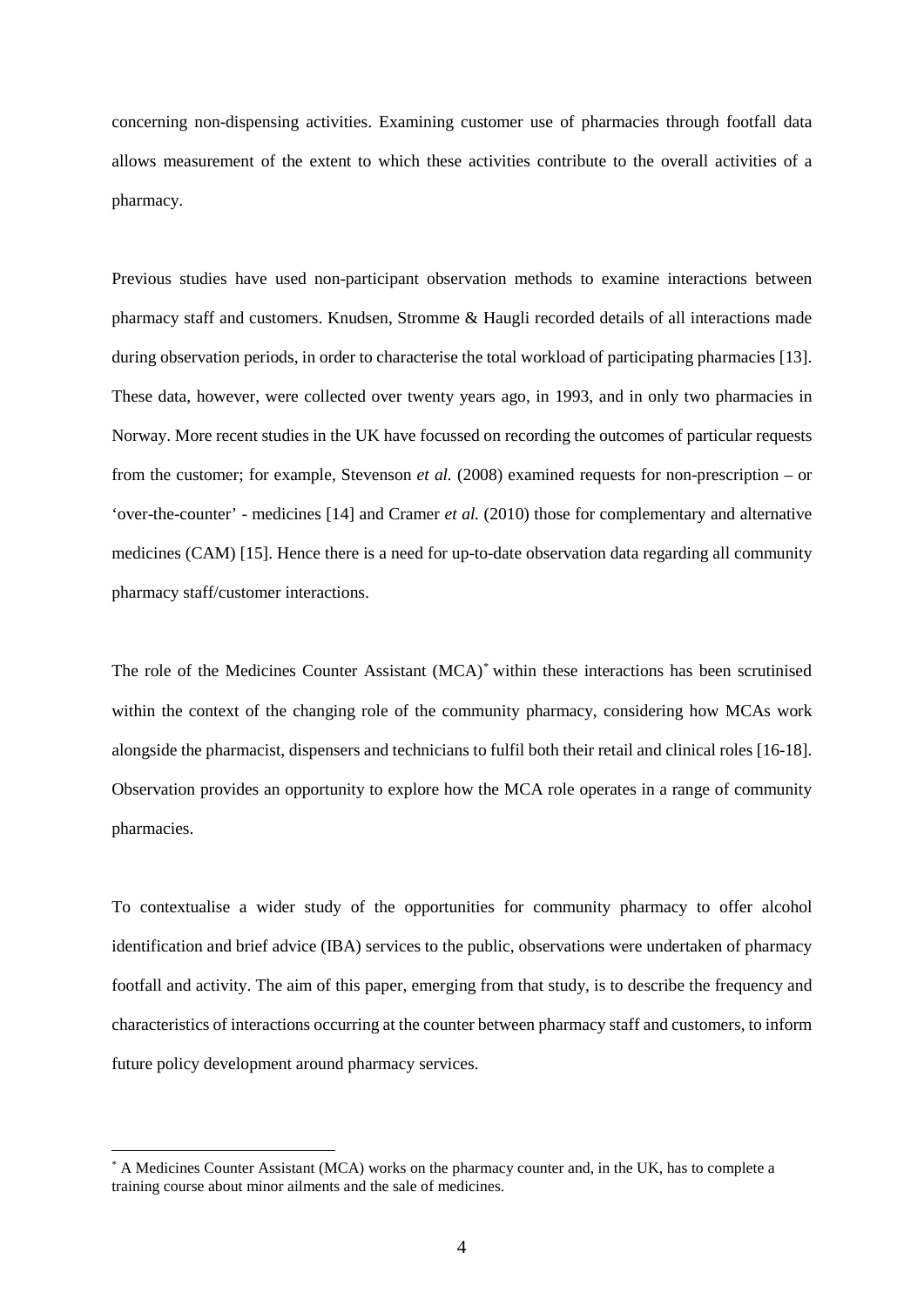## **Ethical Approval**

Ethical approval for the study protocol and instruments was granted by Liverpool John Moores University Research Ethics Committee [Reference: 11/PBS/013; 2/11/11].

## **Methods**

## *Sampling*

The research team purposively selected pharmacies based on setting (proximity to health centres and retail locations); and level of activity in relation to alcohol IBA service provision (high and low activity; provided by commissioners). The pharmacist in charge at each pharmacy was then invited to participate in the study.

## *Data collection*

Two researchers were trained to use a checklist, which had been developed by the project team based upon previous studies, to capture details of each interaction at the pharmacy counter. Each pharmacy was allocated to one of the researchers who visited for a period of time on each day of the week that the pharmacy was open, but not necessarily on consecutive days of one week. The observer stood in a mutually agreed location at a discreet distance to ensure minimal intrusion for customers, but where they could see and hear activity on the counter. Pharmacy staff whose role included work at the counter (inclusive of pharmacists, registered technicians, technicians/dispensers and support staff / MCAs) gave written consent to be observed. During observation periods, a poster was displayed explaining the observation study to pharmacy customers and providing them with an opportunity to refuse to have their interaction observed.

The researcher completed the checklist and made any other salient contextual notes required. The checklist comprised: customer demographics (their gender and approximate age category, as estimated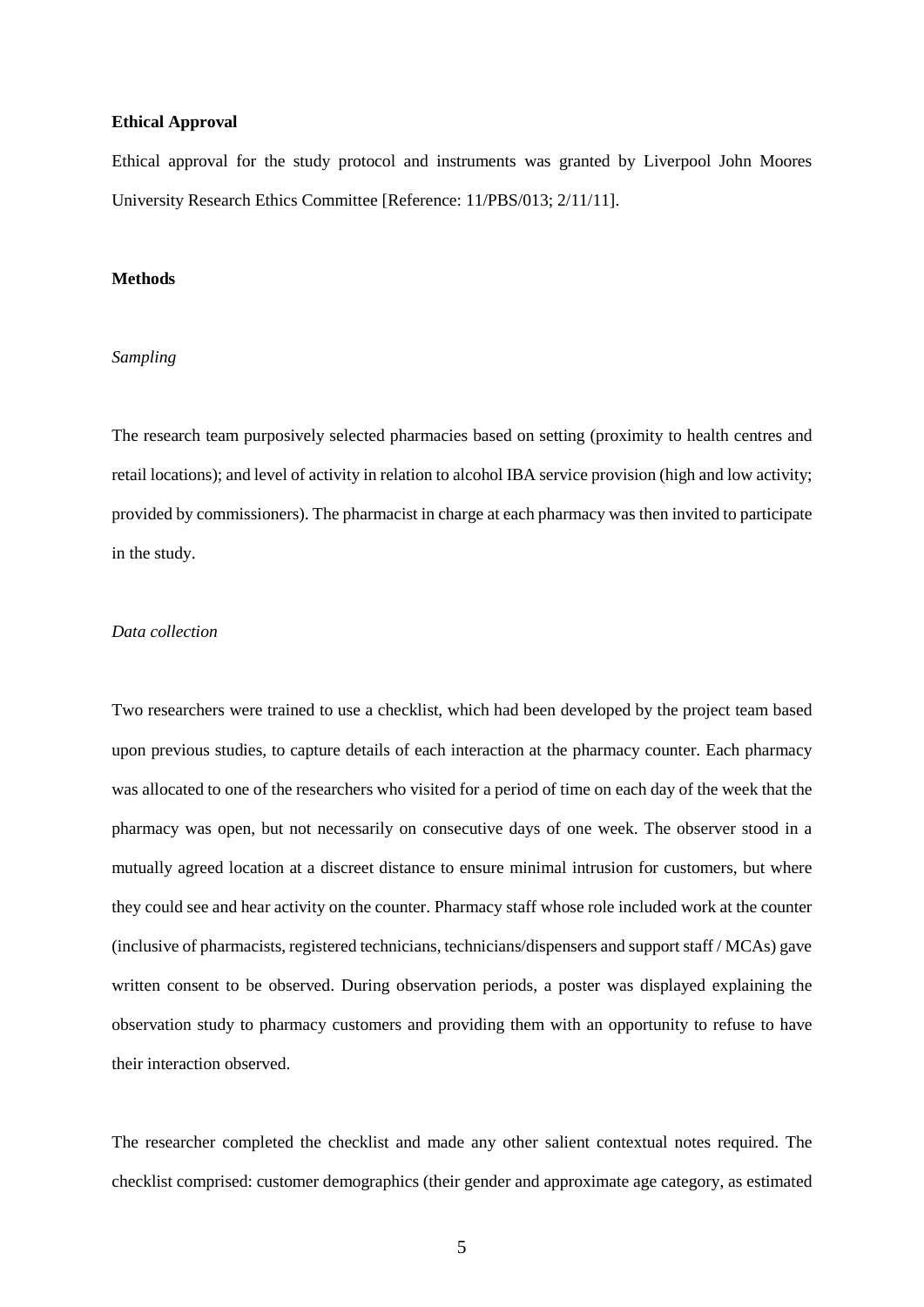by the researcher); reason for visiting the pharmacy (prescription; non-prescription medicine sale; access a service; advice; non-medicine retail sale; or 'other') and the type of staff member involved (Pharmacist; dispenser/technician; MCA / support staff). Further notes were made where possible by the researcher concerning waiting times for prescriptions to be dispensed; name of the actual nonprescription medicine or non-medicine item purchased; name of the enhanced service accessed; type of advice sought; and details of 'other' types of interactions. Times of interactions were categorised as: morning (before 11.59am); lunch (12.00pm-1.59pm); afternoon (2.00pm-5.59pm) and evening (6.00pm onwards).

## *Data analysis*

All data recorded on the checklist sheets were entered into a Microsoft Excel™ database by the research associate (RA). Descriptive statistical analyses of the dataset were undertaken using SPSS v21 software to provide a view of the demographic profile of all pharmacy customers visiting during that week and the reasons for their visit.

## **Results**

Of the 13 pharmacies initially approached, 5 participated in the observation study. Reasons for nonparticipation were counter staff not consenting to being observed  $(n=1)$ , appropriate approvals from company management not being obtained (n=2), and pharmacy concerns regarding customer acceptability (n=5).

## *Participating pharmacies*

There was diversity among the pharmacies in terms of ownership (from single independent to large multiple), setting (local shops, health centre and out-of-town retail park), opening hours (weekday 'office hours' to extended hours over 7 days), and proximity to a GP practice (Table 1). The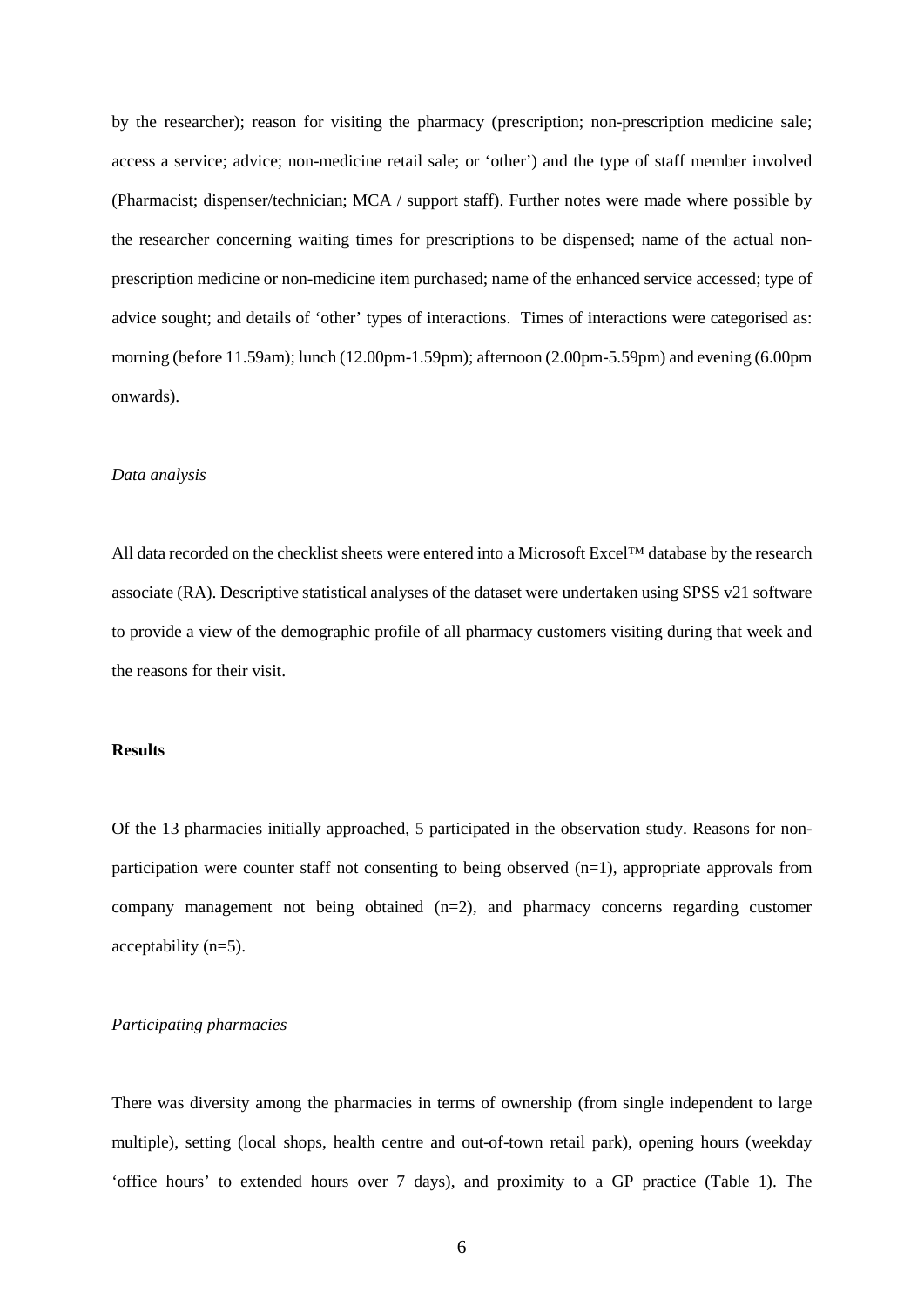socioeconomic deprivation of the areas surrounding the pharmacies was generally high – the UK Index of Multiple Deprivation (IMD) scores<sup>[†](#page-7-0)</sup> based on the pharmacy postcode were all in the 4<sup>th</sup> and 5<sup>th</sup> quintiles, reflecting significant deprivation.

[Table 1 goes around here]

Between 30 and 42.5 hours of observations were completed across the opening hours of each pharmacy, to provide an overview of typical activity. A total of 171 hours were spent observing across all five pharmacies, which provided data regarding interactions between customers and the pharmacy staff. Some customers completed more than one activity during their pharmacy visit; a total of 3,651 activities were observed for 3,299 customers.

## *Activity within the pharmacies*

Collecting a prescription was the predominant activity for customers when visiting the pharmacy  $(75.8\% \text{; } n=2.501)$  (Figure 1). Retail sales of non-medicine products  $(14.2\% \text{; } n=468)$  and of nonprescription medicines (9.3%; n=307) were also common. A significant minority of customers sought advice (4.8%; n=158) or accessed a service (4.4%; n=144). 'Other' interactions (2.2%; n=73) included: enquires about other healthcare services (local medical practices, out-of-hours services, pre-natal clinic, blood test centre); customers bringing unused medication for disposal, and an emergency supply request for a prescription medicine[‡](#page-7-1)

[Figure 1 goes around here]

<span id="page-7-0"></span> <sup>†</sup> The UK Index of Multiple Deprivation (IMD) is a composite score of several socioeconomic indicators in a defined geographical area. The higher the score, the more deprived the area. The scores are reported in quintiles – quintile 1 is the least deprived and quintile 5 the most deprived.

<span id="page-7-1"></span><sup>‡</sup> Pharmacists in England can give a short-term supply of a prescription medicine in an emergency situation at the patient's request.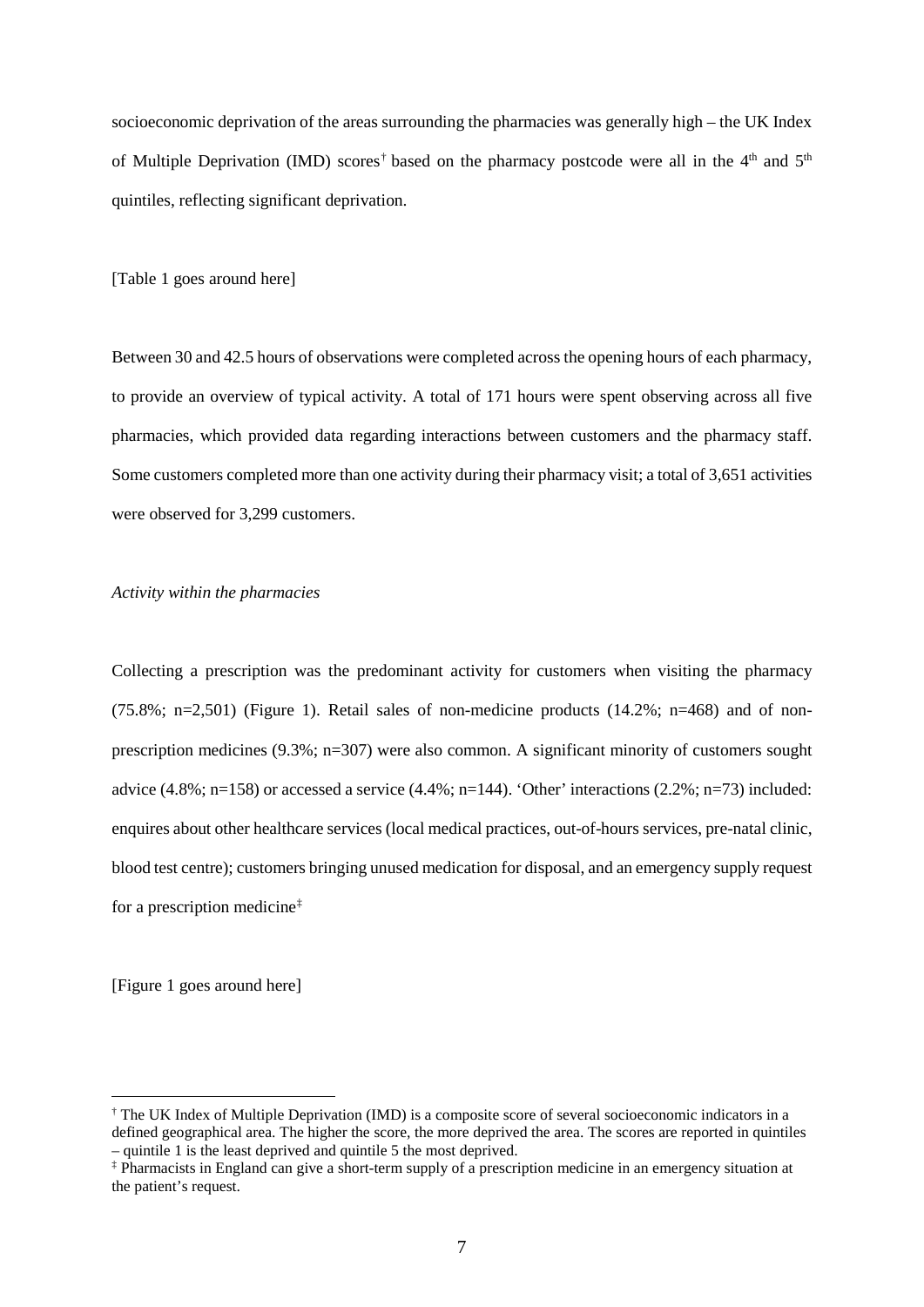Both the opening hours and the location and nature of the pharmacy appeared to be associated with a variation in customer footfall. Pharmacies PH2, PH3 and PH4 were located on the same site as, or close to, primary care health centres; more customers were observed there over the week than for pharmacies PH1 and PH5, who were located further away from any general practice premises. The mean number of customers visiting the pharmacy per hour was 19, 25 and 30 customers at pharmacies close to GP surgeries, compared with only 10 and 11 at the other pharmacies (Table 1).

When the incidence of different activities was calculated as a percentage of the pharmacy's overall activity (Table 2), dispensing prescriptions showed variation from 49.1% (PH5) to 79.9% (PH4) of inpharmacy activity. Pharmacy 5, the only large multiple pharmacy in the sample, showed more diversity in its activity than the other pharmacies. It recorded the highest percentage of non-prescription medicine sales (18.5%) and access to services (9.9%). Pharmacy 3, in an out-of-town retail park, showed strong non-medicine sales (18.5%).

## [Table 2 goes around here]

Only two of the 5 participating pharmacies were open at the weekend (PH2 and PH5). More customers visited for self-care activities at the weekend than on a weekday. Non-prescription medicine sales accounted for 3.7, and seeking advice for 2.6, mean customers per hour on a Saturday, as opposed to range 1.5-1.9 and 0.3-1.1 mean customers per hour respectively on weekdays.

Approximately two-thirds (62.6%; n=2,078) of the interactions observed at the counter were between a customer and a MCA (Figure 2). At two of the pharmacies (PH2 and PH3), MCAs handled almost all of the customer interactions, referring only occasionally to a pharmacist or dispenser/technician if the customer required more detailed advice regarding their prescription medication, treatment of minor ailments and recommended non-prescription medicines. In contrast, the pharmacist was the primary contact for customers in PH1, and contact with all types of staff was apparent in PH4 and PH5.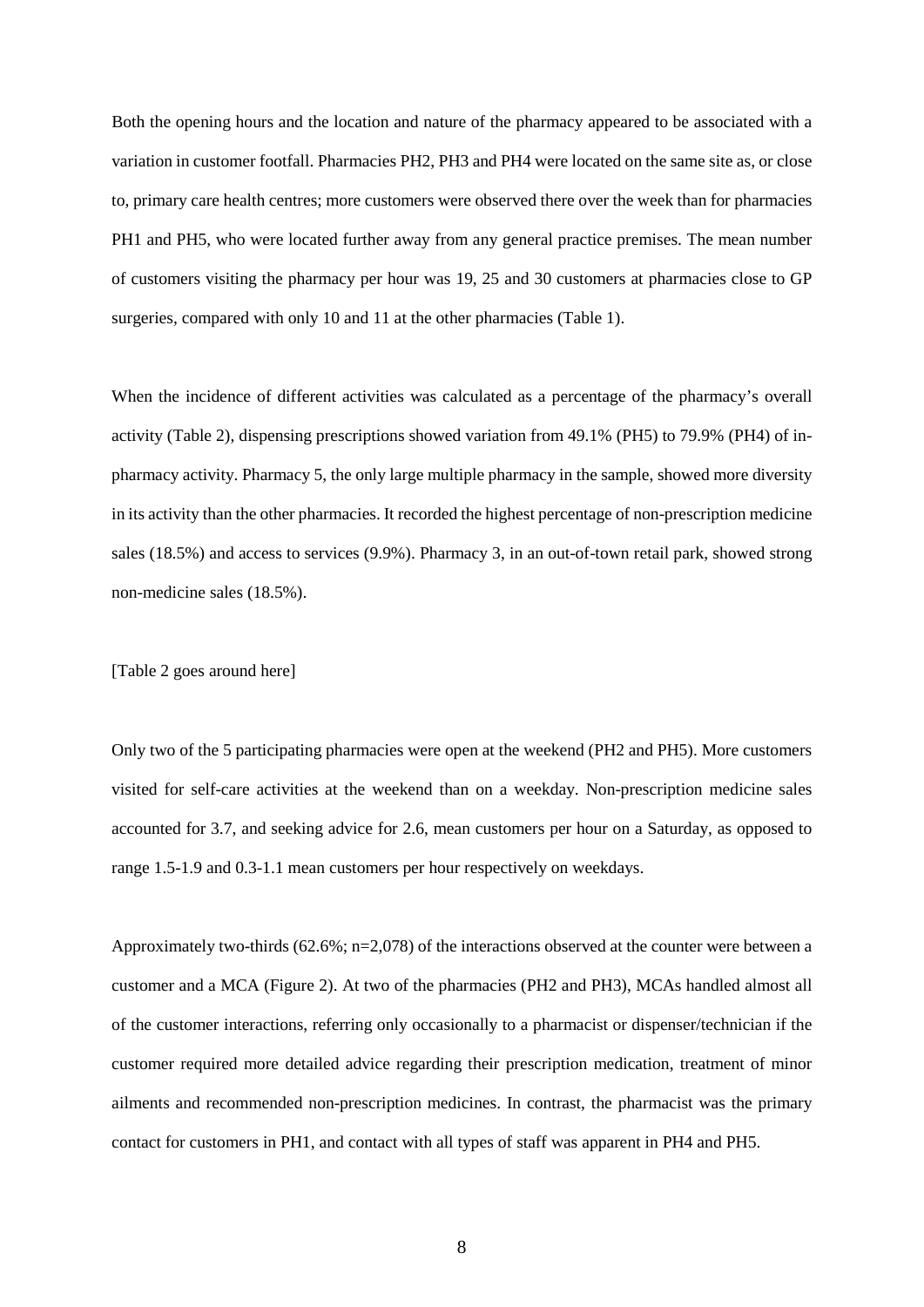## *Demographic profile - gender*

A higher proportion of females (59%) than males were recorded as pharmacy customers during the observation period (Table 3). This gender difference was considerably more marked in customers aged under 44 years, where the female to male ratio was 2:1, than those of 45 years and older (ratio 1.2:1).

[Table 3 goes around here]

## *Demographic profile - age group*

Around three-quarters (76%) of all counter interactions observed were associated with prescriptions, ranging from 55% to 87% across the participating pharmacies (Figure 1). Figure 3 shows a trend for proportionally higher numbers of pharmacy users, as age increases, visiting the pharmacy for this reason. Conversely, non-medicine sales, which represent the second most often recorded reason for customers' visit to the pharmacy, were more frequently requested by younger users (nearly one-fifth of visits by people under 25 year-olds, compared to 10% of those aged over 65). It was notable that requests for services and advice were most often seen among younger visitors, particularly the 35-44 year-old age group, although advice-seeking increased again for the over-65s.

[Figure 3 goes around here]

## *Type of medicine bought*

Pain relief medication (74/307; 24%) and cold and flu remedies (53/307; 17%) were the most commonly purchased types of non-prescription medicines (Figure 4), with gastro-intestinal medicines representing 7% of sales.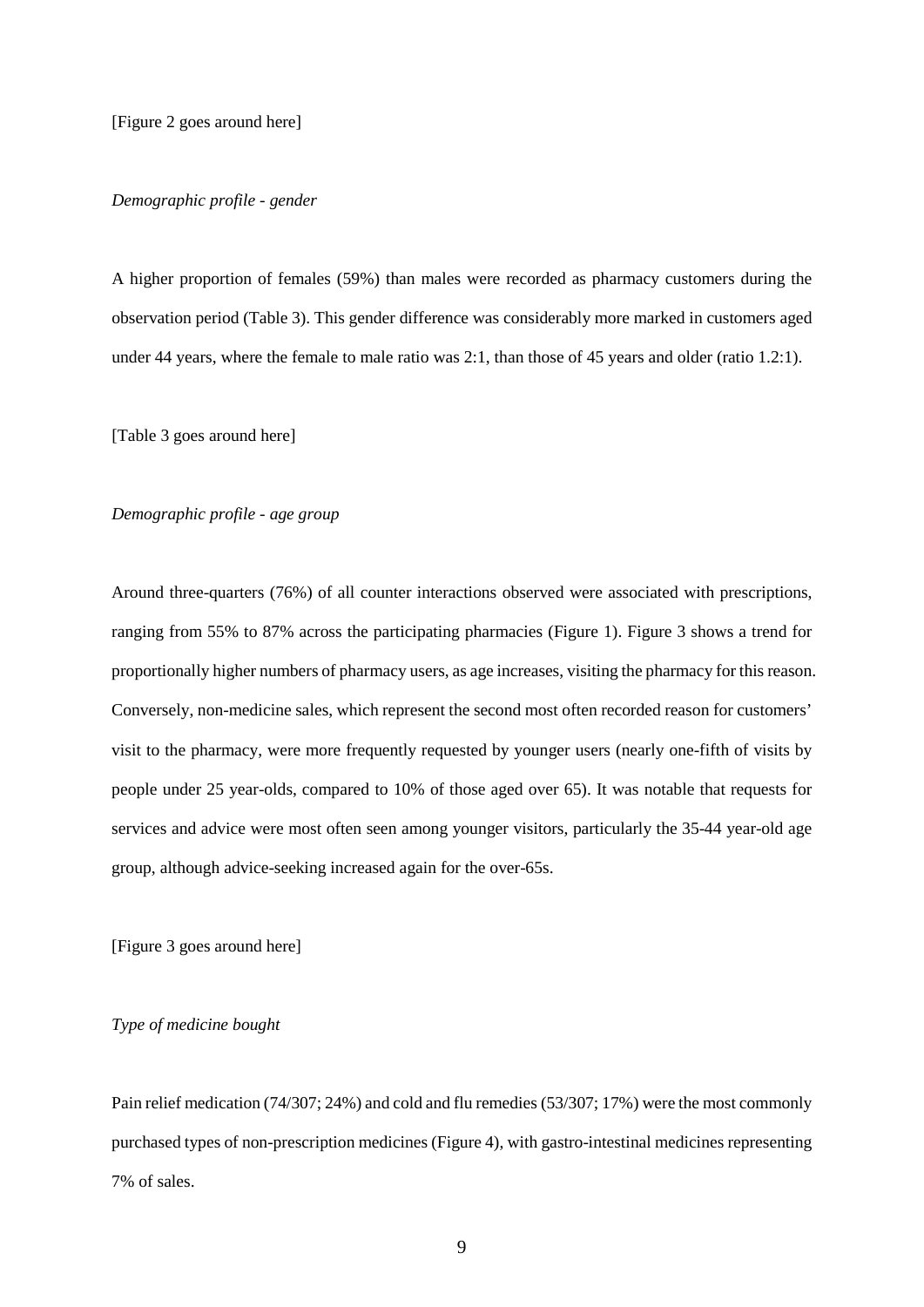[Figure 4 goes around here]

#### *Access to pharmacy services*

A number of pharmacy services beyond dispensing and retail sales were available in the observed pharmacies (Table 4), but not all pharmacies provided all the same services. With the exception of supervised methadone consumption (35/43 customers accessing this service were male; 81%), enhanced and advanced pharmacy services were accessed by larger proportions of female customers. Most commonly used were the 'Care at the Chemist' minor ailment service (28/33 service users were female; 85%) and smoking cessation services (21/29 service users were female; 72%), while 8 out of 9 customers (89%) who accessed weight management services were also female. Services related to repeat medication supply were accessed more equally by both genders: prescription delivery was requested by 7 male and 6 female customers and Medicines Use Review consultations by 2 male and 4 female customers. 'Other' services, accessed by 11 customers, included the New Medicines Service (NMS), blood pressure check, and needle exchange.

[Table 4 goes around here]

## **Discussion**

Observational data from this study showed that community pharmacies are visited by customers across their hours of opening and explored the characteristics of customer interactions with pharmacy staff at the counter. Whilst the dispensing of prescriptions was confirmed as the primary activity in the observations, the sale and supply of non-prescriptions and other products and receipt of advice and services were also seen among a significant minority of customers. The number of visits for all these pharmacy activities varied across the pharmacy sample, with prescription dispensing activity greatest in those pharmacies situated next to, or co-located with, a general practice. Modest variation was seen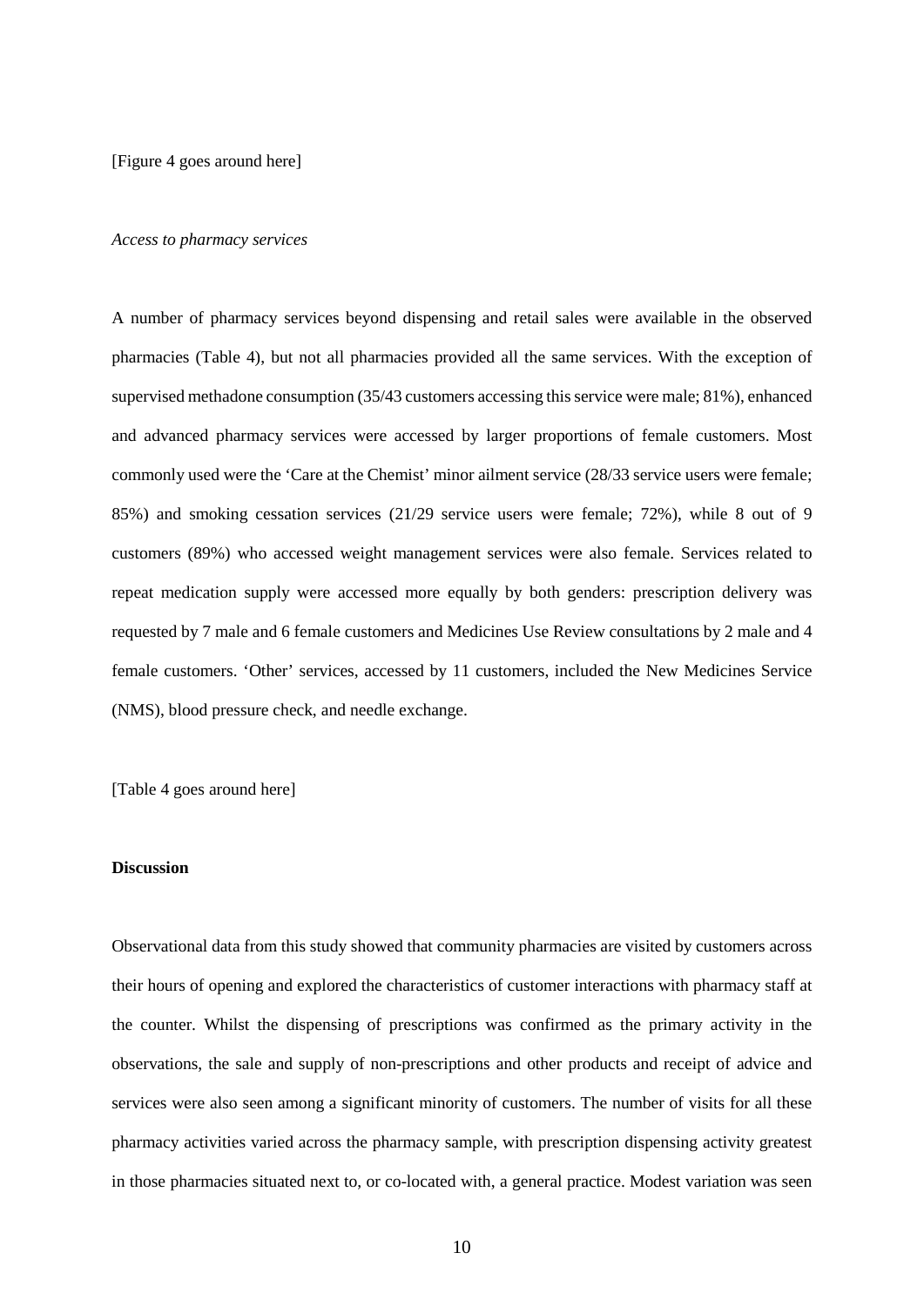in gender and age regarding visits for different activities. Visits by women aged under 45 were double those of men of the same age, but this difference decreased to almost equal numbers in people aged 45 and over. Even requests for different types of non-prescription medicines suggested interesting gender trends, exemplified by children's medicines (women more likely to buy) and gastrointestinal remedies (men more likely to buy). Different types of pharmacy staff were involved in activity; there was variation in the skill mix deployed in different pharmacies. Some pharmacies had pharmacists on the front line for most interactions; others primarily deployed MCAs and a pharmacist was only involved when referral was initiated by the MCA.

The pharmacies in the sample reflected diversity of ownership, setting and proximity to a general practice, which allows consideration of how these factors can impact on pharmacy footfall. The pharmacy sample, however, was small and limited to one geographical area in England. The sampling of time periods was not exactly the same for each pharmacy, and the comparisons made have been a result of considerable reflection by the team. The researchers had to estimate the age of customers to minimise burden and intrusion; both of them were, however, experienced market researchers and were likely to be reasonably accurate as this is a common skill in market research for quota sampling. Of course, there will be activities going on in each pharmacy that are not determined by walk-in customers; repeat prescription collection services, care home dispensing and telephone queries will also contribute to overall workload. But direct observation can quantify and detail the 'reactive' work of a community pharmacy and the footfall therein.

Main features in the data are consistent with previous international studies of pharmacy use, notably the greater patronage of young women (including mothers) [9, 19]. As recent reviews of workloads in community pharmacies in the UK have previously reported [11, 12], data from all participating pharmacies shows that dealing with customers collecting prescription medication remains the predominant activity. However, customers' wider use of their community pharmacy beyond this primary function is also evident. Counter sales of non-prescription medicines, which were slightly higher at weekends, and use of the locally commissioned 'Care at the Chemist' minor ailment service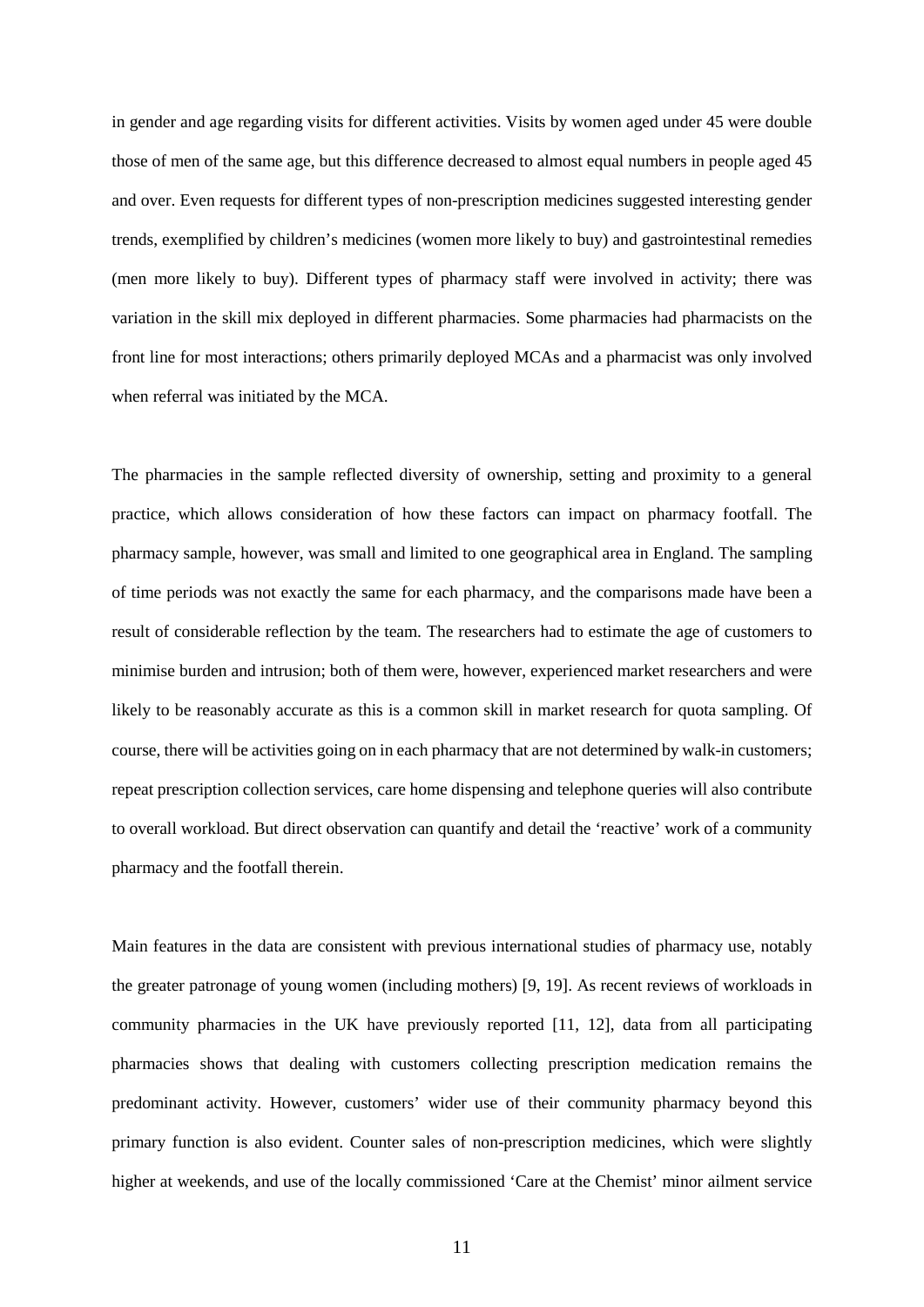enabled customers to self-care for minor ailments – including cold, flu and gastro-intestinal symptoms characteristic of the observational time period (February/March) - which might otherwise have led them to seek advice from GP services. The household survey of the English general adult population underpinning 'Pharmacy in England' reported no people accessing services beyond dispensing and retail sales [9]; this study showed pharmacy footfall for a range of further services that may reflect increasing population awareness of these advanced/enhanced services even since that work was undertaken in 2007/8.

These pharmacies were all located in areas of significant deprivation, where access to a doctor may not be as easy as other areas [5, 6]; the results support an opportunity to reach a wide population for a number of healthcare services as asserted in the Royal Pharmaceutical Society's *Now or Never* report [7]. Whilst the primary activity linked to footfall in community pharmacies remains dispensing, some pharmacies are showing significant activity in nationally- and locally-commissioned services. Younger women, and older people of both genders, are significant groups of pharmacy users and services need to be responsive to their needs. Weekend opening of pharmacies may be associated with greater access to self-care activities for a local population such as buying non-prescription medicines. Pharmacies show different ways of deploying pharmacists and other staff for a similar range of customer-facing activities that merits further exploration.

Further research to observe pharmacy staff-customer interactions specifically during evening and weekend opening hours is required to extend our understanding, and to inform policy imperatives about community pharmacy use for urgent care in these out-of-hours periods.

#### **Conclusion**

There are few detailed studies of pharmacy footfall, even less of them using a direct observational approach, and the data from this project add valuable insights to the field. This research was consistent with the few previous studies in England by supporting dispensing as the primary activity across the diverse range of pharmacies, but it suggested that access to other pharmacy services had been increasing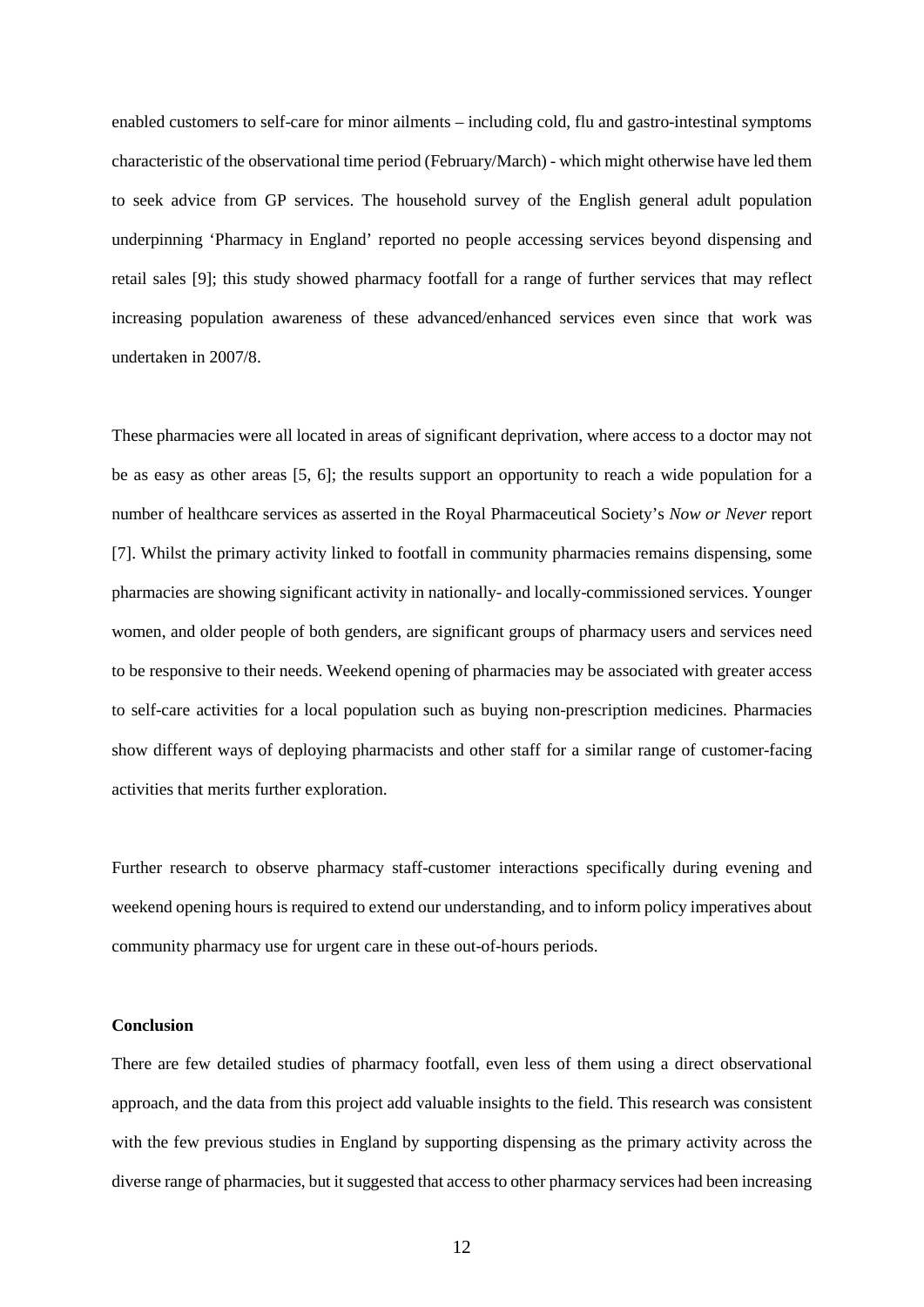over the past few years and that self-care activities were significant - especially at the weekend. Gender and age variation in pharmacy use was also seen, with younger women and older people of both genders representing two major user groups. Skill mix observation suggested that different pharmacies were deploying their pharmacists and other staff in different ways across similar patterns of activity.

## **Funding**

This work was supported by an unrestricted educational grant from Lundbeck Limited via NHS Liverpool.

## **Declarations**

Dr Mackridge and Dr Gray are both registered pharmacists but otherwise have no conflicts of interest to disclose. Ms Stokes has no conflict of interest to disclose.

## **References**

1. Anderson C. Health promotion in community pharmacy: the UK situation. *Patient Educ Couns* 2000; **39**: 285–91.

2. Joyce AW, Sunderland VB, Burrows S, Mcmanus A, Howat P, Maycock B. Community Pharmacy 's Role in Promoting Healthy Behaviours. *J Pharm Pract Res* 2007; **37**: 42–4.

3. Pronk M, Blom L, Jonkers R, Bakker A. Community pharmacy and patient-oriented activities: the Dutch case. *Patient Educ Couns* 2002; **46**: 39–45.

4. Anderson C, Blenkinsopp A, Armstrong M. Feedback from community pharmacy users on the contribution of community pharmacy to improving the public's health : a systematic review of the peer reviewed and non-peer reviewed literature 1990 – 2002. *Health Expect* 2004; **7**: 191–202.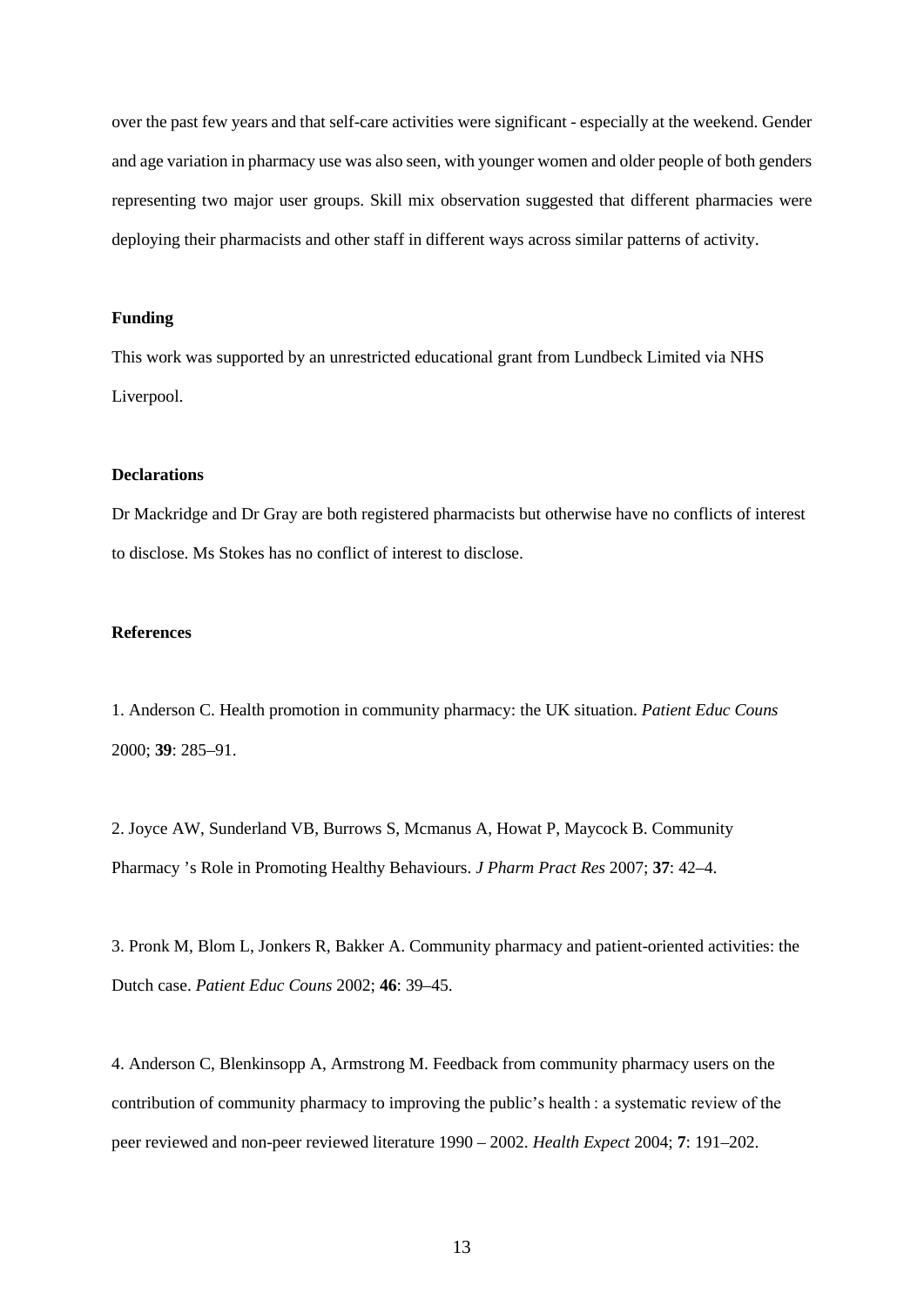5. Gravelle H, Sutton M. Inequality in the geographical distribution of general practitioners in England and Wales 1974-1995. *J Hlth Serv Res Policy* 2001; **6**: 6-13.

6. Todd A, Copeland A, Husband A, Kasim A, Bambra C. The positive pharmacy care law: an arealevel analysis of the relationship between community pharmacy distribution, urbanoty and social deprivation in England. *BMJ Open* 2014; **4**: e005764.

7. Smith J, Picton C, Dayan M. *Now or Never: Shaping Pharmacy for the Future. The Report of the Commission on future models of care delivered through pharmacy.* London: Royal Pharmaceutical Society, 2013.

8. Department of Health England. *Pharmacy in England: Building on strengths – Delivering the future.* London: DH England, 2008.

9. COI / Department of Health England. *Community Pharmacy Use: Market Research Report*. London: DH England, January 2008. p13. Available from: URL: [http://www.dh.gov.uk/en/publicationsandstatistics/publications/publicationspolicyandguidance/dh\\_08](http://www.dh.gov.uk/en/publicationsandstatistics/publications/publicationspolicyandguidance/dh_083815) [3815](http://www.dh.gov.uk/en/publicationsandstatistics/publications/publicationspolicyandguidance/dh_083815) (Accessed 3 March 2015).

10. Pharmaceutical Services Negotiating Committee (PSNC). Community Pharmacy Contractual Framework (CPCF). 2013. Available at<http://psnc.org.uk/contract-it/the-pharmacy-contract/> (Accessed 3 March 2015).

11. Hassell K, Seston EM, Schafheutle EI, Wagner A, Eden M. Workload in community pharmacies in the UK and its impact on patient safety and pharmacists' well-being: a review of the evidence. *Health Soc Care Community* 2011; **19**: 561–75.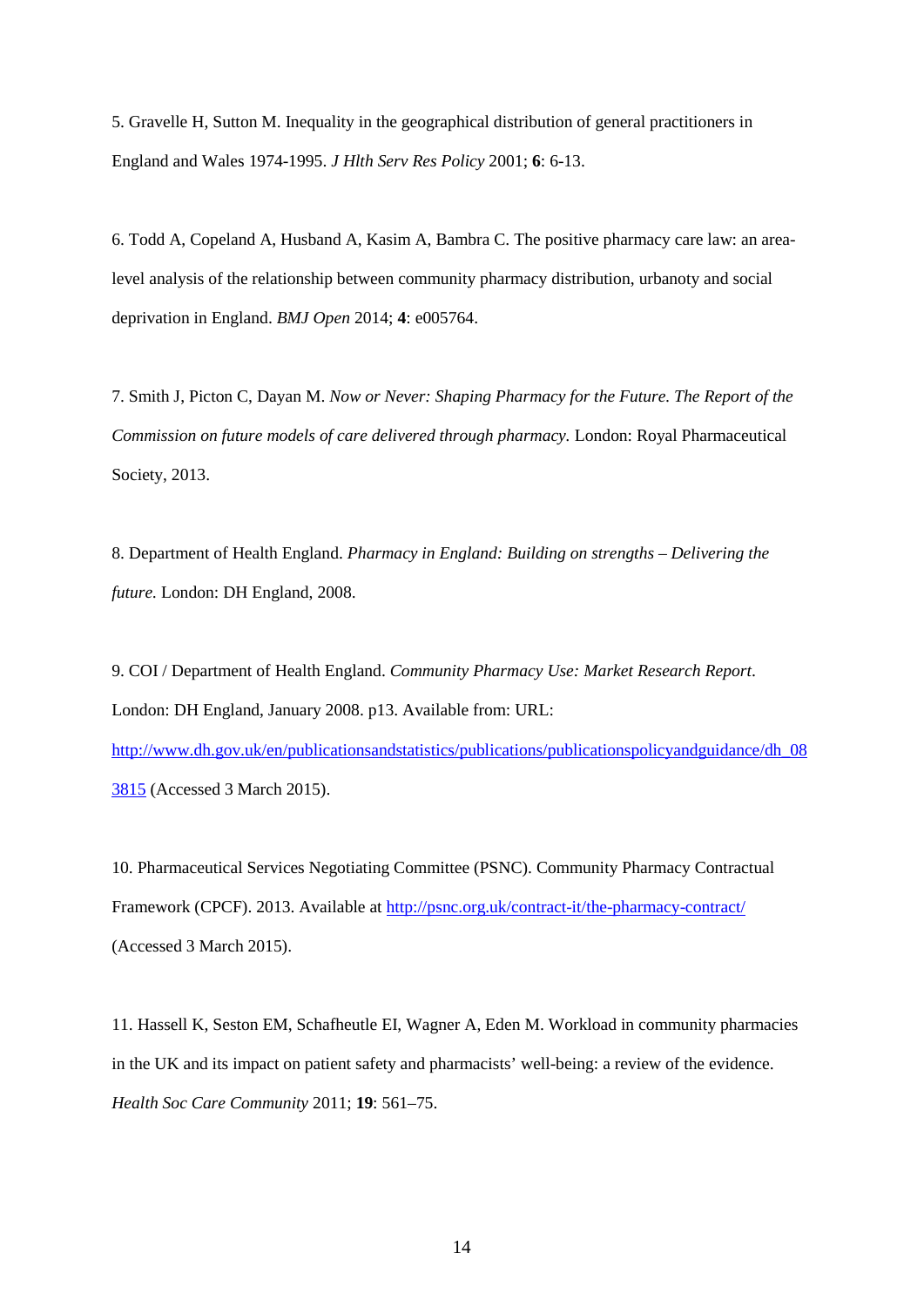12. Lea VM, Corlett SA, Rodgers RM. Workload and its impact on community pharmacists' job satisfaction and stress: a review of the literature. *Int J Pharm Pract* 2012; **20**: 259–71.

13. Knudsen Stromme H, Haugli A. Communication and interaction between customers and pharmacy personnel in two Norwegian pharmacies - an observational study. *Int J Pharm Pract* 1996; **4**: 209–13.

14. Stevenson FA, Leontowitsch M, Duggan C. Over-the-counter medicines: professional expertise and consumer discourses. *Sociol Health Illn* 2008; **30**: 913–28.

15. Cramer H, Shaw A, Wye L, Weiss M. Over-the-counter advice seeking about complementary and alternative medicines (CAM) in community pharmacies and health shops: an ethnographic study. *Health Soc Care Community* 2010; **18**: 41–50.

16. Banks BJ, Shaw A, Weiss MC. Walking a line between health care and sales : the role of the medicines counter assistant. *Pharm J* 2005; **274**: 586–9.

17. Banks J, Shaw A, Weiss MC. The community pharmacy and discursive complexity: a qualitative study of interaction between counter assistants and customers. *Health Soc Care Community* 2007; **15**: 313–21.

18. Ylänne V, John DN. Roles of Medicines Counter Assistants in advice giving in community pharmacies: a Discourse Analysis. *Pharm World Sci* 2008; **30**: 199–207.

19. Royal Pharmaceutical Society of Great Britain / British Market Research Bureau. *Community pharmacy: the choice is yours. Access to and usage of community pharmacies – the customer's view.*  London: RPSGB/BMRB, 1996.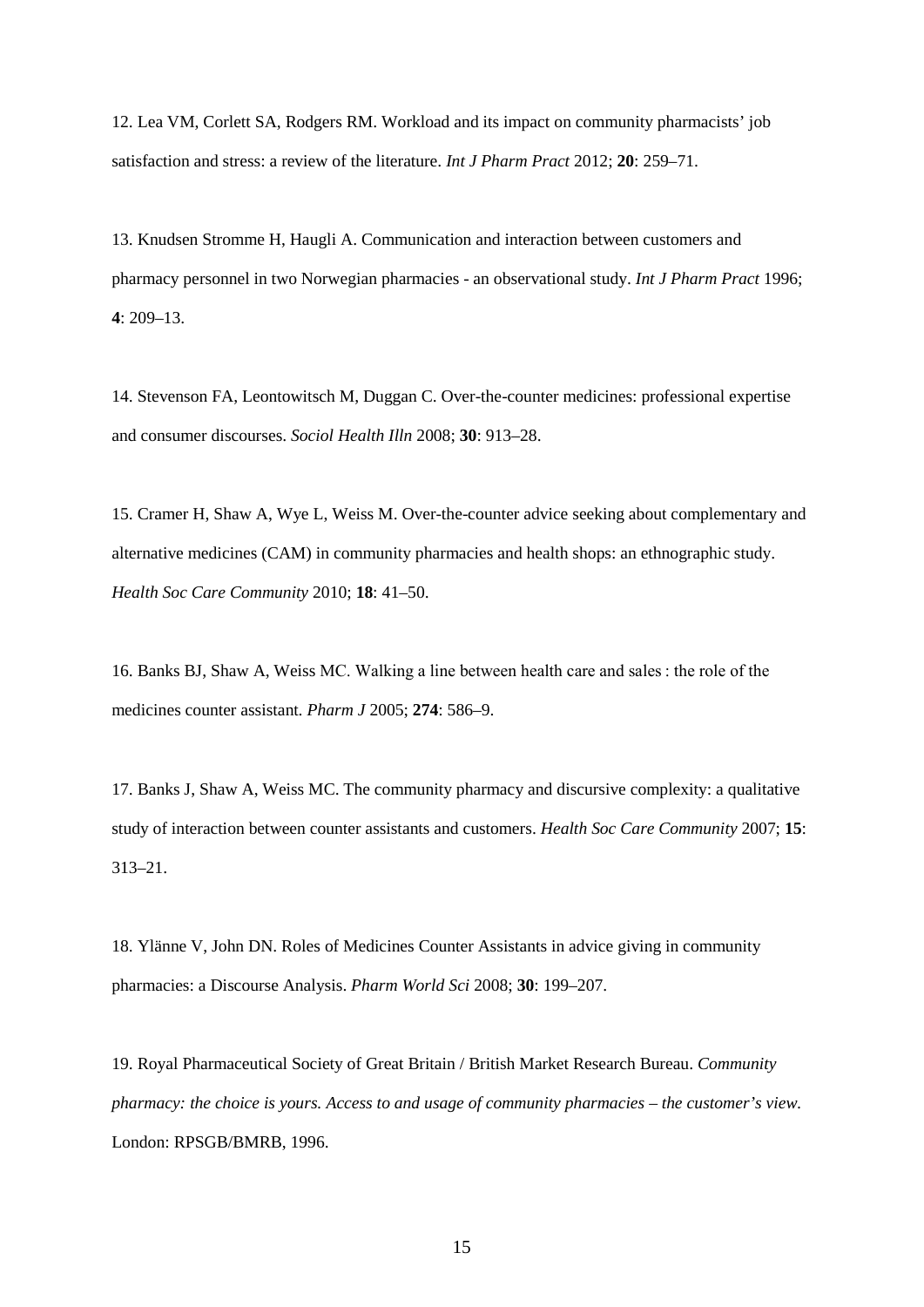## **Table 1: Characteristics of participating community pharmacies**

| Code            | <b>Pharmacy</b><br>ownership type              | <b>Opening hours</b>                                                                             | <b>Setting</b>                                            | <b>Proximity to GP</b><br>practice                                   | IMD $\&$<br>Quintile | <b>Number of</b><br>observation<br>hours | <b>Number of</b><br><b>Visits</b><br>(Mean visits /<br>hour) |
|-----------------|------------------------------------------------|--------------------------------------------------------------------------------------------------|-----------------------------------------------------------|----------------------------------------------------------------------|----------------------|------------------------------------------|--------------------------------------------------------------|
| PH <sub>1</sub> | Single independent                             | Mon-Fri: Open 8.30am-5.30pm<br>(Closed for lunch 1-2pm)<br>Sat: Closed<br>Sun: Closed            | Among local<br>neighbourhood<br>shops (a small<br>parade) | 1 practice at 0.2<br>miles away; 2<br>practices at 0.4<br>miles away | 29.36<br>4th         | 31.25                                    | 306<br>(10)                                                  |
| PH <sub>2</sub> | Single independent                             | Mon-Sat: Open 7.00am-<br>10.30 <sub>pm</sub><br>Sun: Open 9.00am-4.00pm                          | <b>Health Centre</b>                                      | Same building                                                        | 22.93<br>4th         | 42.5                                     | 1,069<br>(25)                                                |
| PH <sub>3</sub> | Small group with<br>2-5 pharmacies             | Mon-Fri: 9.00am-6.00pm<br>Sat: Closed<br>Sun: Closed                                             | Out of town<br>shopping centre                            | Same site                                                            | 54.67<br>5th         | 30                                       | 891<br>(30)                                                  |
| PH <sub>4</sub> | Small group with<br>2-5 pharmacies             | Mon/Tue/Thur/Fri: Open<br>9.00am-6.30pm<br>Wed: Open 9.00am-7.00pm<br>Sat: Closed<br>Sun: Closed | <b>Health Centre</b>                                      | Same building                                                        | 67.67<br>5th         | 35.75                                    | 689<br>(19)                                                  |
| PH <sub>5</sub> | Nationwide<br>multiple of $>100$<br>pharmacies | Mon-Fri: Open 9.00am-6.00pm<br>Sat: Open 9.00am-5.00pm<br>Sun: Closed                            | Among local<br>neighbourhood<br>shops (a small<br>parade) | 1 practice at 0.5<br>miles away; 1<br>practice at 0.6<br>miles away  | 29.16<br>4th         | 30.75                                    | 344<br>(11)                                                  |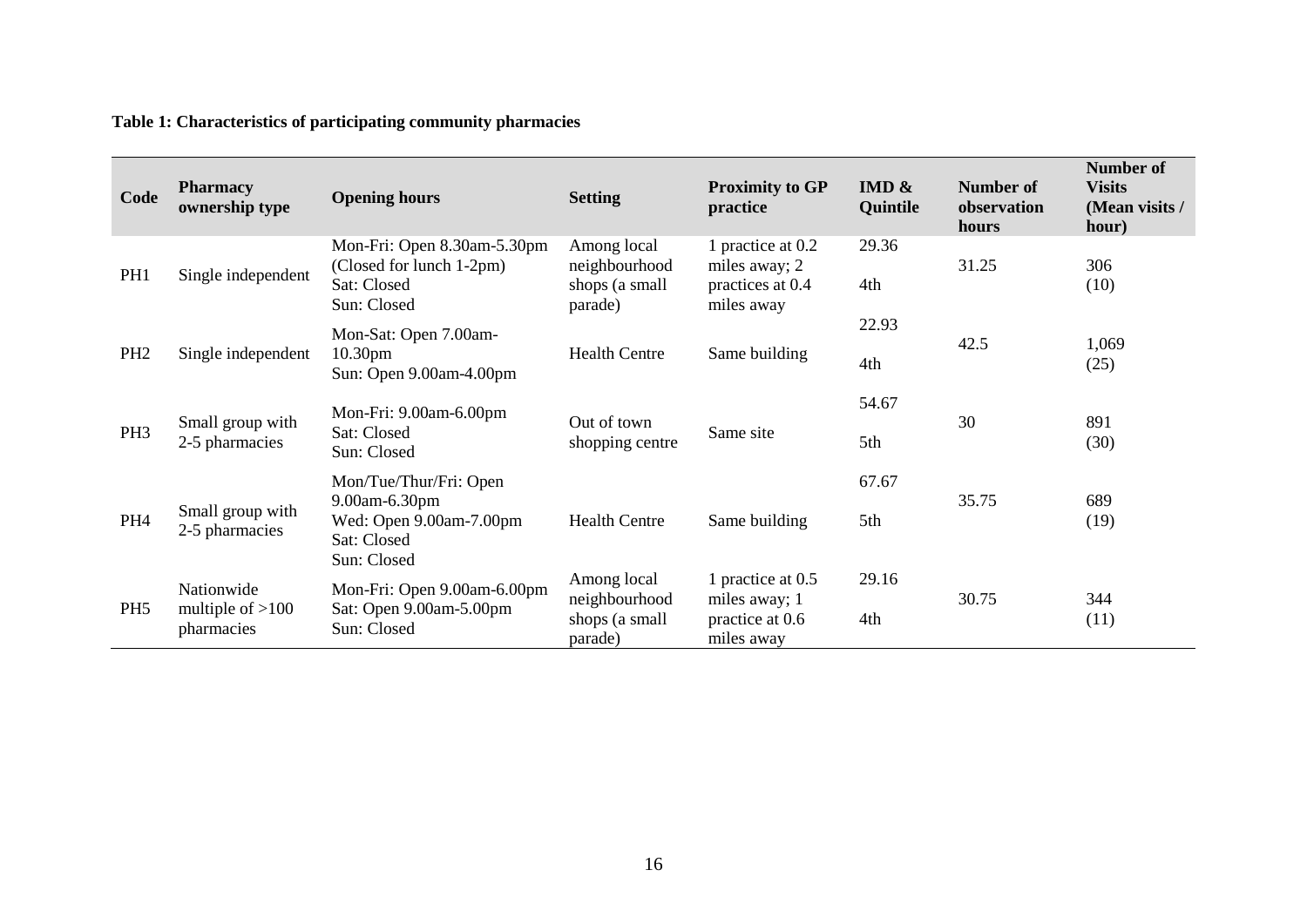**Table 2: Footfall at each participating pharmacy over the total observation period by customers' reason for visiting the pharmacy as a percentage of the pharmacy's overall activity (n=3,651; some customers visited for multiple reasons)**

| <b>Service</b>                 | <b>PH1 %</b><br>$(n=333)$ | <b>PH2</b> %<br>$(n=1,180)$ | <b>PH3</b> %<br>$(n=1,002)$ | <b>PH4 %</b><br>$(n=753)$ | PH5 %<br>$(n=383)$ |
|--------------------------------|---------------------------|-----------------------------|-----------------------------|---------------------------|--------------------|
| Dispensing a prescription      | 70.9                      | 69.2                        | 65.8                        | 79.9                      | 49.1               |
| Non-medicine sale              | 7.5                       | 11.2                        | 19.3                        | 7.8                       | 15.4               |
| Non-prescription medicine sale | 8.7                       | 10.4                        | 6.1                         | 3.2                       | 18.5               |
| Seeking Advice                 | 6.6                       | 5.3                         | 2.3                         | 4.4                       | 4.4                |
| Using a Pharmacy Service       | 3.3                       | 2.4                         | 4.1                         | 3.3                       | 9.9                |
| Other                          | 3.0                       | 1.5                         | 2.5                         | 13                        | 2.6                |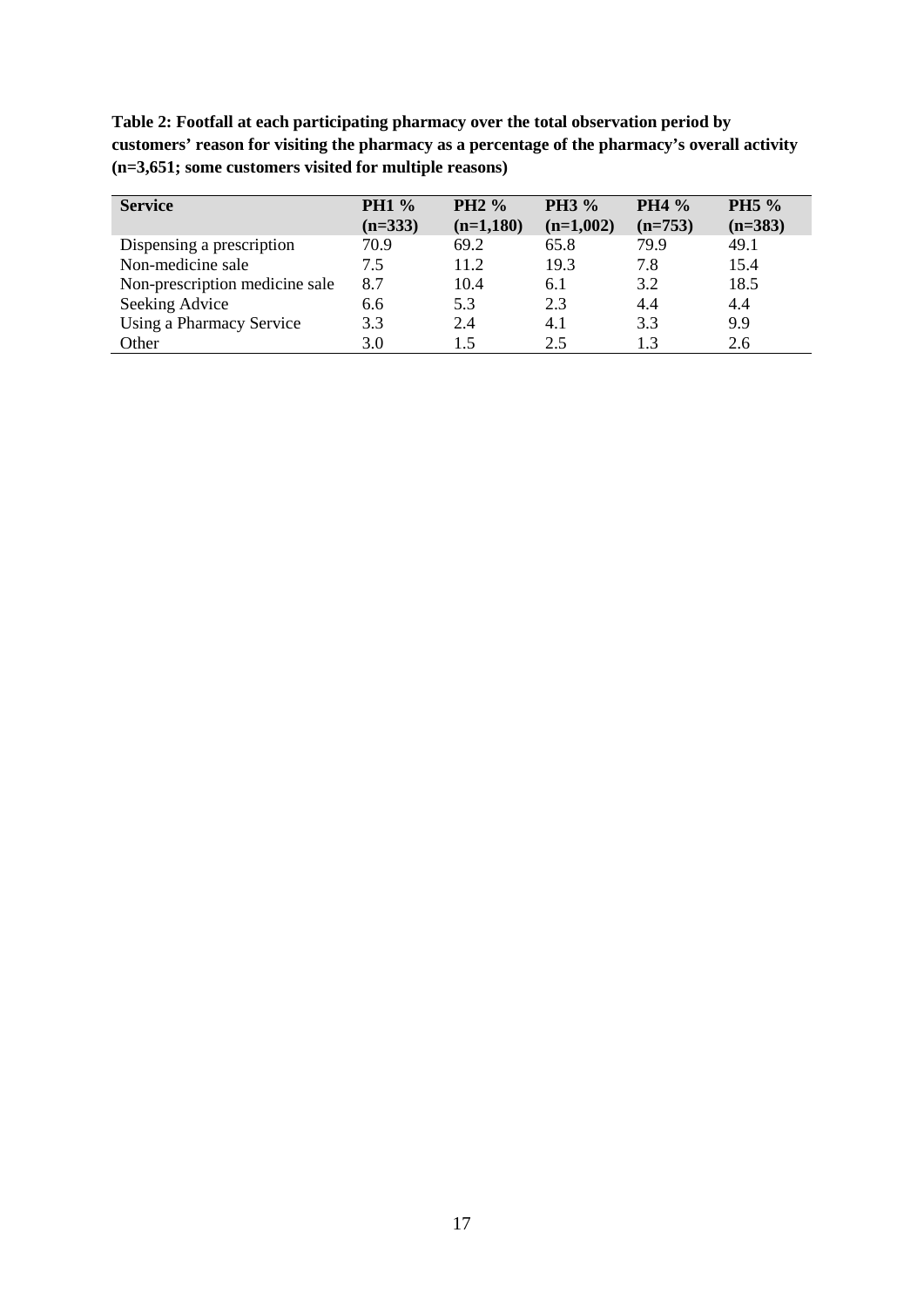**Table 3: Gender of customers recorded over 171 hours of observation (n=3,290; 9 missing values)**

| Age group (estimated by<br>researcher) | <b>Female</b> | <b>Male</b> | <b>Female : Male ratio</b> |
|----------------------------------------|---------------|-------------|----------------------------|
| Under 44 years                         | 884           | 443         | 2:1                        |
| 45 years and older                     | 1060          | 903         | 1.2:1                      |